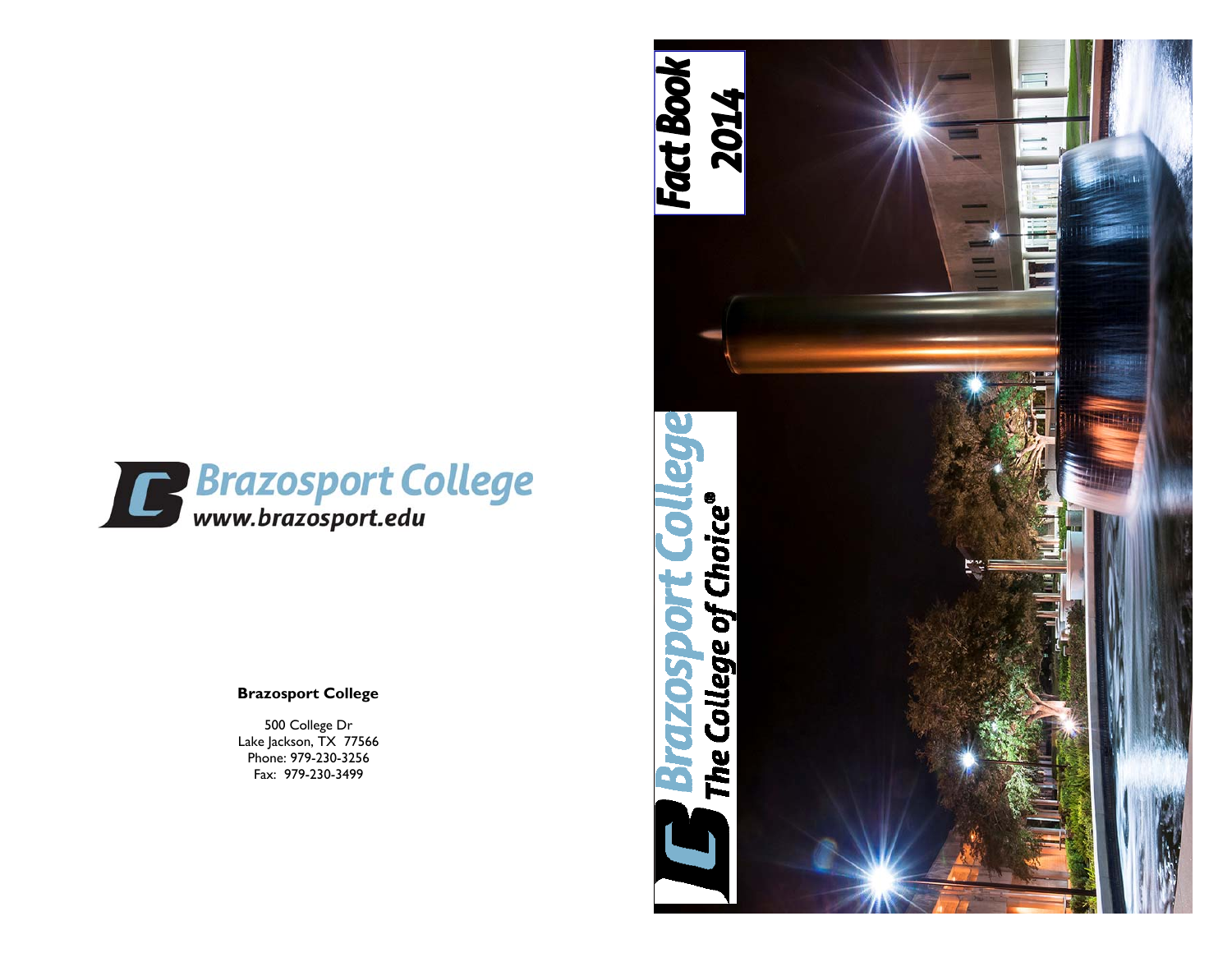### Table of Contents

| <b>Fall Credit Enrollment</b>                            |
|----------------------------------------------------------|
|                                                          |
|                                                          |
|                                                          |
|                                                          |
|                                                          |
|                                                          |
|                                                          |
| Bachelor of Applied Technology (BAT) Enrollment Trend 20 |
|                                                          |
|                                                          |
|                                                          |
|                                                          |
|                                                          |
|                                                          |
|                                                          |
|                                                          |
|                                                          |
|                                                          |
|                                                          |
|                                                          |

| <b>Statement of Revenue and Expenses</b><br>For the year ended August 31, 2013<br>(unaudited) |                 |
|-----------------------------------------------------------------------------------------------|-----------------|
| <b>Revenues:</b>                                                                              |                 |
| Tuition and fees (net of discounts of \$2,054,529)                                            | \$<br>8,763,635 |
| <b>Taxes of Maintenance and operations</b>                                                    | 16,908,797      |
| <b>Federal grants and contracts</b>                                                           | 4,974,686       |
| <b>State grants and contracts</b>                                                             | 1,569,325       |
| <b>Local grants and contracts</b>                                                             | 786,900         |
| <b>Gifts and Grants</b>                                                                       | 2,320,447       |
| Non-governmental grants and contracts                                                         | 105,776         |
| Sales and services of educational activities                                                  | 229,593         |
| <b>State Appropriations</b>                                                                   | 6,025,230       |
|                                                                                               |                 |
| Investment income (loss) net of investment expenses                                           | 85,599          |
| <b>Other revenues</b>                                                                         | 613,254         |
| <b>Auxiliary enterprises</b>                                                                  | 98,269          |
| <b>Total operating revenues</b>                                                               | 42,481,511      |
|                                                                                               |                 |
| <b>Expenses:</b>                                                                              |                 |
|                                                                                               |                 |
| <b>Operating Expenses:</b>                                                                    |                 |
| <b>Instruction</b>                                                                            | 15,130,868      |
| <b>Public service</b>                                                                         | 198,431         |
| <b>Academic support</b>                                                                       | 1,932,296       |
| <b>Student services</b>                                                                       | 2,571,449       |
| <b>Institutional support</b>                                                                  | 5,109,128       |
| Operation and maintenance of plant                                                            | 3,650,280       |
| <b>Scholarships and fellowships</b>                                                           | 2,855,983       |
| <b>Auxiliary enterprises</b>                                                                  | 419,918         |
| Interest on capital related debt                                                              | 3,095,739       |
| <b>Depreciation</b>                                                                           | 3,549,441       |
| <b>Total operating expense</b>                                                                | 38,513,533      |
| Increase in net assets                                                                        | \$<br>3,967,978 |
|                                                                                               |                 |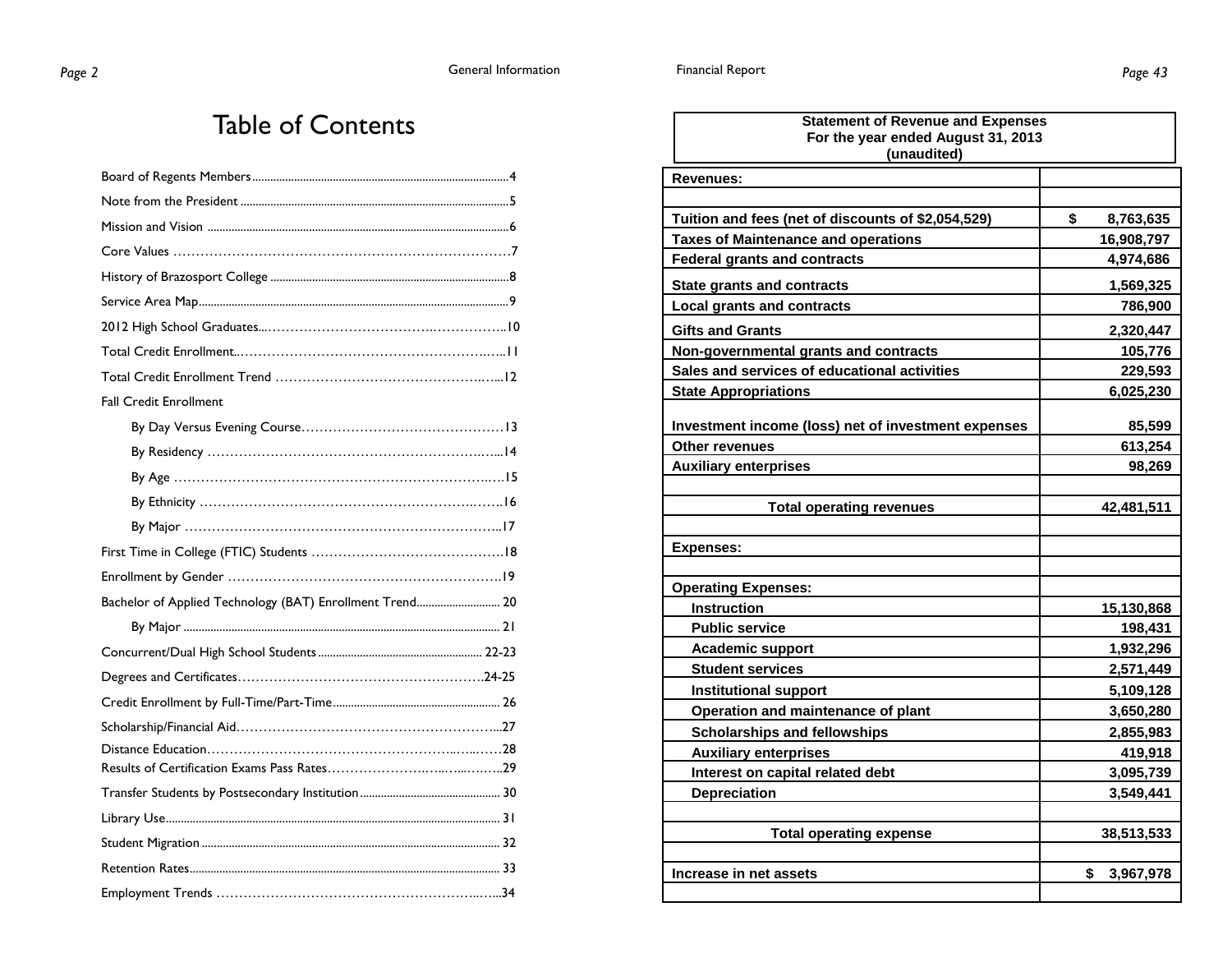|                        | Page 42                                                                                                                                                           | Workforce Development                                                               | By 2020, Brazosport College will be the regional center of educational and | training opportunities preparing a diverse population of potential employees for<br>successful entry or redeployment into the labor market. | Develop Crafts Academy Delivery Model | Raise funds for Crafts Academy Facilities in Science<br>Technology Corridor       | Implement new baccalaureate degree in health services      | management                                    | Develop pathways to transition students from non-credit | to credit programs                                        | Update Master Plan | Lifelong Learning                                     | Brazosport College, by 2020, will develop lifelong learning initiatives that coordi- |                         | nate existing programs and develop new ones in response to our needs for an | Implement new Core Curriculum as mandated by Texas<br>educated citizenry and workforce. |                                                     | Higher Education Coordinating Board                                  | Provide evening campus-based childcare to all students | Advance cultural enrichment of College community | through use of the Clarion                                | Develop Employee and Supervisor Core Competencies | and Compliance Training             |                          |                                                         |
|------------------------|-------------------------------------------------------------------------------------------------------------------------------------------------------------------|-------------------------------------------------------------------------------------|----------------------------------------------------------------------------|---------------------------------------------------------------------------------------------------------------------------------------------|---------------------------------------|-----------------------------------------------------------------------------------|------------------------------------------------------------|-----------------------------------------------|---------------------------------------------------------|-----------------------------------------------------------|--------------------|-------------------------------------------------------|--------------------------------------------------------------------------------------|-------------------------|-----------------------------------------------------------------------------|-----------------------------------------------------------------------------------------|-----------------------------------------------------|----------------------------------------------------------------------|--------------------------------------------------------|--------------------------------------------------|-----------------------------------------------------------|---------------------------------------------------|-------------------------------------|--------------------------|---------------------------------------------------------|
| <b>Student Success</b> | Brazosport College, by 2020, will demonstrate the highest of success<br>rates as measured by college readiness, transfer, graduation, and job<br>placement rates. | Complete Draft of Compliance Certification Report<br>Implement New Mathways Project | for 10-year SACSCOC reaffirmation                                          | Develop hybrid New Student Orientation for all first-<br>Complete PASS Grant Initiative                                                     | time-in-college students              | Examine feasibility of expanding summer math bridge program<br>to additional ISDs | Develop an online course quality assurance program for the | purpose of facilitating and improving student | success in online courses                               | ess to career center and placement<br>Improve student acc | opportunities      | Collect baseline data for identification of strategic | enrollment management targets                                                        | <b>Broad Engagement</b> | By 2020, Brazosport College faculty and staff will collaborate with other   | stakeholders (ISDs, employers, community, etc.) to develop strategies for               | improving student performance and desired outcomes. | Engage College Community through Quality Enhancement<br>Plan Process |                                                        | nitiative<br>Continue GATOR I                    | Implement Faculty and Staff Assessment Days in support of | Institutional Effectiveness                       | Develop Former Students Association | Enhance College Web Site | Develop innovative and flexible scholarship programs to |

**Vision 2020 — 2014 Objectives** 

Vision 2020 - 2014 Objectives

*Page 42* 

### General Information *Page 3*

### Table of Contents

Data sources:

 Brazosport College Student Files Business Office Financial Aid Office Human Resources Office

 Library Records Office of Institutional Research Registrar's Office Enrollment Reports Texas Higher Education Coordinating Board

More information can be found on the Brazosport College website link—

Planning, Institutional Effectiveness, and Research:

www.brazosport.edu/pier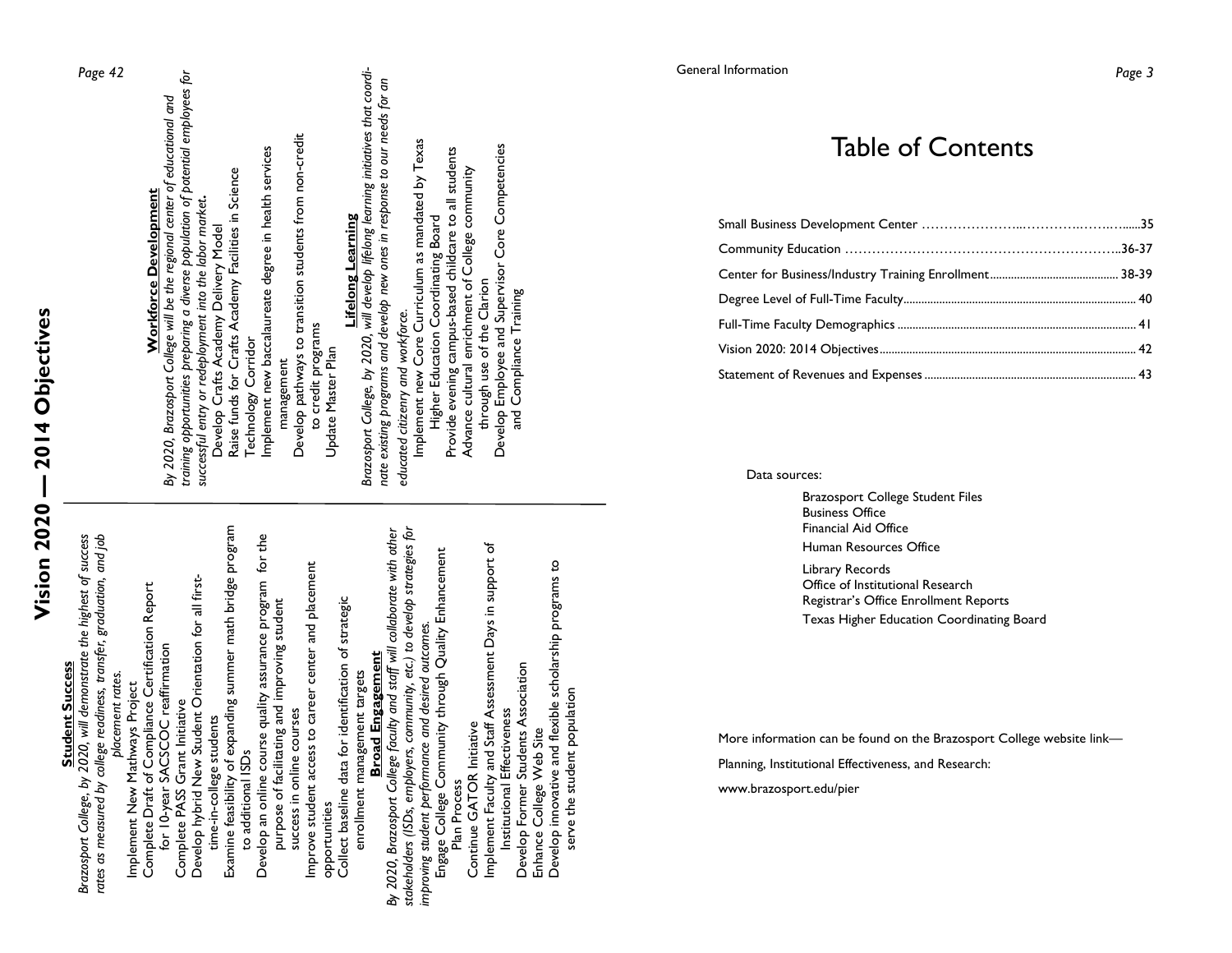Chair of the Board—Carolyn Johnson Chair of the Board-Carolyn Johnson Vice-Chair—Sharon Rogers Vice-Chair-Sharon Rogers Robert A. Perryman Harry F. Koester, Jr. Robert A. Perryman Lucilla Henderson Jane Leidlein, M.D. Harry F. Koester, Jr. Lucilla Henderson Jane Leidlein, M.D. Joe C. Greer, Jr. John R. Gilbert Joe C. Greer, Jr. Jerry Hinojosa John R. Gilbert Jerry Hinojosa

### Full-Time Faculty Demographics — 2011-2013 2011-2013 Full-Time Faculty Demographics -



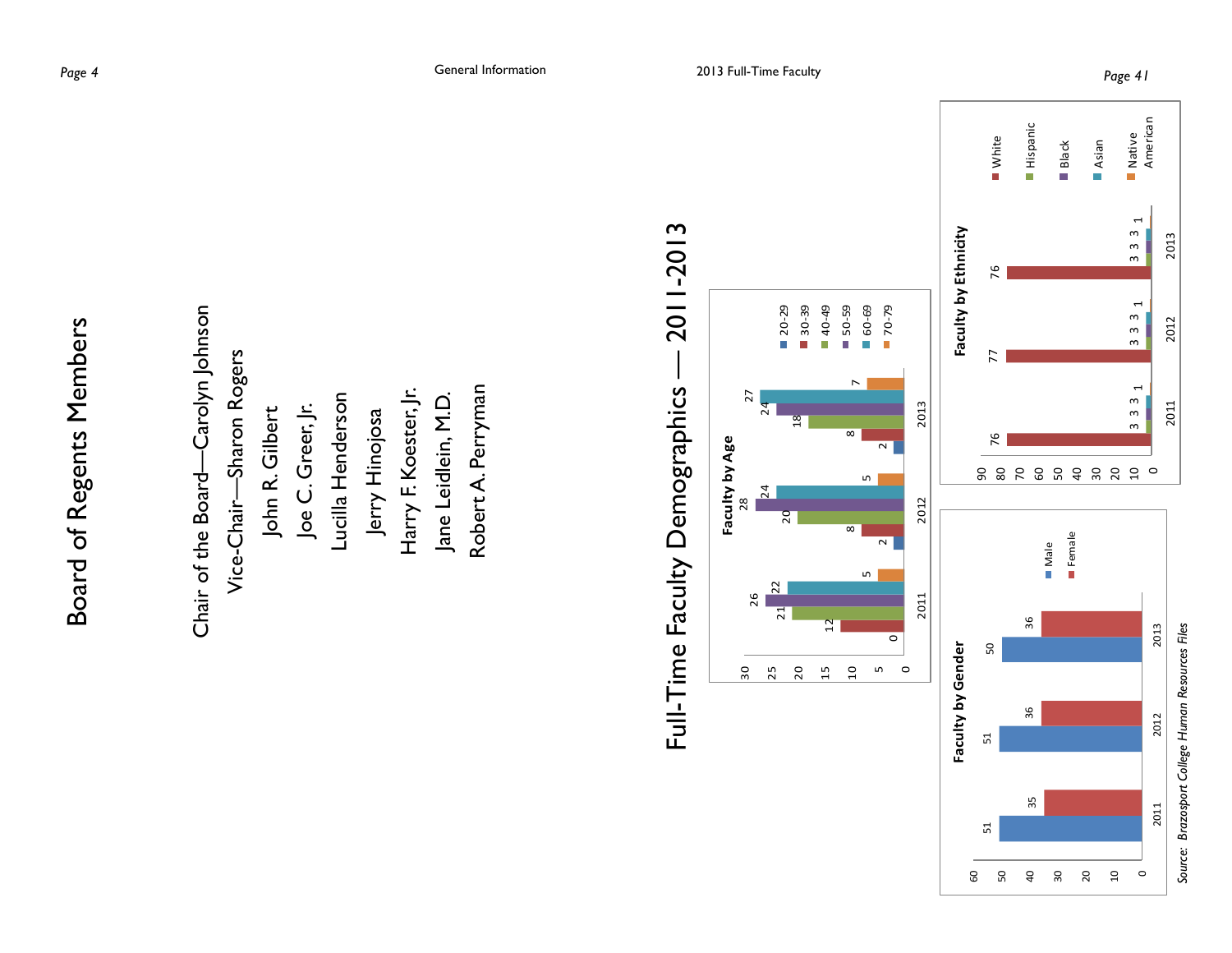| $\frac{1}{3}$                                      |
|----------------------------------------------------|
| $\mathbf{S}$                                       |
|                                                    |
|                                                    |
|                                                    |
|                                                    |
|                                                    |
| ニコド                                                |
|                                                    |
|                                                    |
| $\frac{D}{D}$<br>į                                 |
|                                                    |
| ŀ                                                  |
|                                                    |
|                                                    |
|                                                    |
| $\overline{1}$<br>Í                                |
| $\ddot{\phantom{a}}$                               |
| $\overline{5}$                                     |
|                                                    |
|                                                    |
|                                                    |
| <b>Level</b>                                       |
|                                                    |
|                                                    |
| ノンマ<br>)                                           |
| くくいく<br>ň<br>$\mathbf$<br>$\overline{\phantom{a}}$ |

| Total                   | $\infty$  | $\overline{\mathbf{C}}$ | 5       | Ĕ         | 86                 |
|-------------------------|-----------|-------------------------|---------|-----------|--------------------|
| Highest Degree Received | Associate | <b>Bachelors</b>        | Masters | Doctorate | <b>Grand Total</b> |

Source: Brazosport College Human Resources Files S*ource: Brazosport College Human Resources Files*

### Note From the President Note From the President

exciting 2014-15<br>sss plan. Preparing More than 11,140 credit students, 2,682 non-credit students, and 20,120 students in contract training courses chose Brazosport College as their college of choice in 2013. We look forward to an exciting 2014-15 academic year with continuing work on our student success plan. Preparing for an expanded skilled workforce to meet the growing needs of local industry over the next several years will also be a focus for the college. The Brazosport College Fact Book provides a great deal of information about our students, and I hope you will find this information useful as we work to More than 11,140 credit students, 2,682 non-credit students, and 20,120 contract training courses chose Brazosport College as their for an expanded skilled workforce to meet the growing needs of local industry over the next several years will also be a focus for the college. The Brazosport College Fact Book provides a great deal of information about our students, and I hope you will find this information useful as we work to academic year with continuing work on our student success plan. We look forward to an expand and improve our programs and services. expand and improve our programs and services. of choice in 2013. students in college o

President, Brazosport College President, Brazosport College Millicent Valek Millicent Valek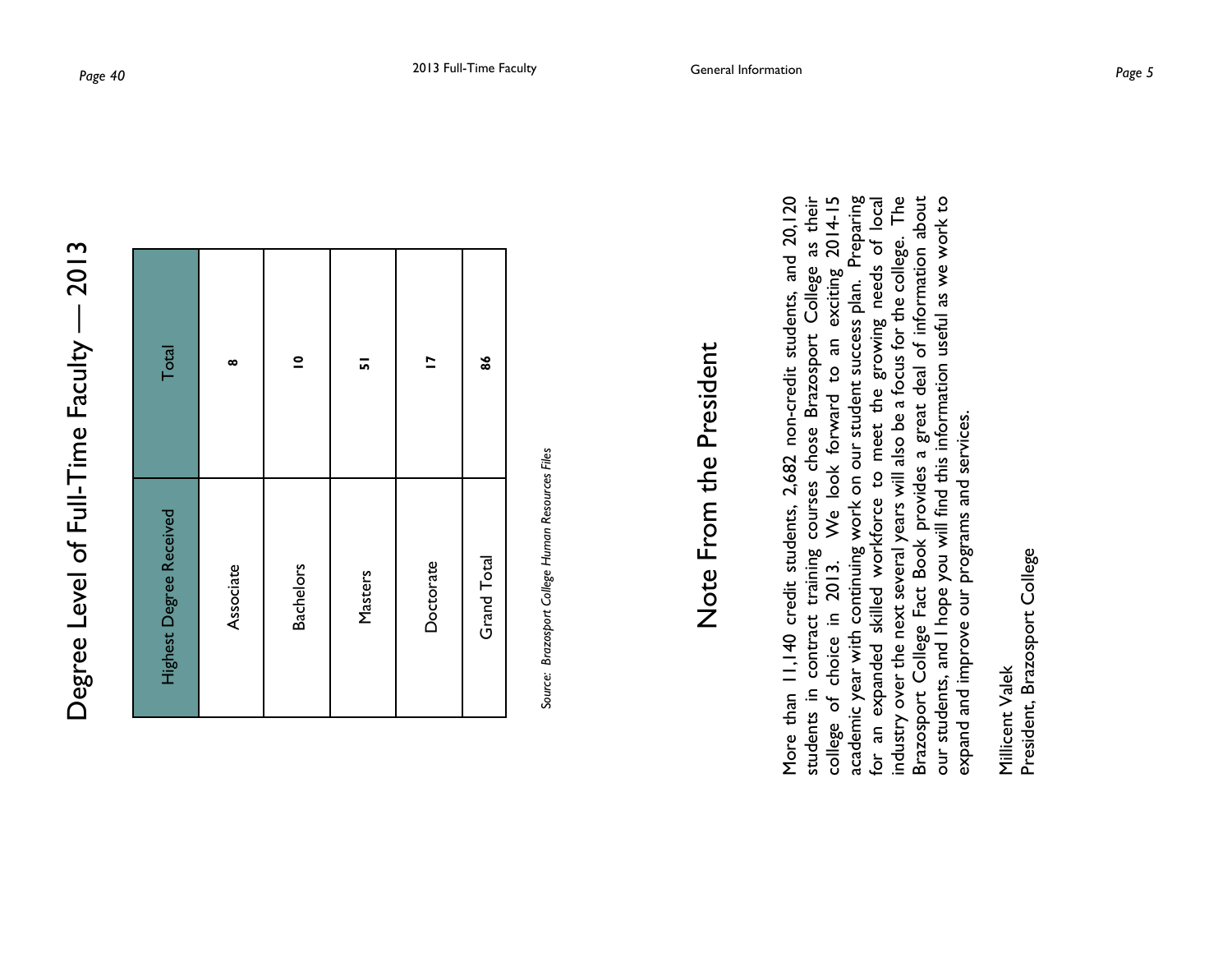force development, and cultural enrichment in an efficient and cost effective manner. The board, faculty, and staff are committed to student success and lifelong learning by responding to student needs, creating a dynamic force development, and cultural enrichment in an efficient and cost effective success and lifelong learning by responding to student needs, creating a dynamic ciate and baccalaureate degree programs, academic transfer programs, workstudent Brazosport College exists to improve quality of life by providing certificate, asso-Brazosport College exists to improve quality of life by providing certificate, associate and baccalaureate degree programs, academic transfer programs, work- $\overline{c}$ committed learning environment, and enriching our communities. learning environment, and enriching our communities. are  $star$ and faculty, The board, manner.

### Vision

The College of Choice. The College of Choice.

As the College of Choice, the Brazosport College board, faculty, and staff will be broadly engaged in supporting all students intellectually, socially, and culturally, preparing them to thrive within the global community. As a national leader of student success initiatives, the College will develop lifelong learners and prepare As the College of Choice, the Brazosport College board, faculty, and staff will be preparing them to thrive within the global community. As a national leader of student success initiatives, the College will develop lifelong learners and prepare broadly engaged in supporting all students intellectually, socially, and culturally, competitive graduates for tomorrow's workforce. competitive graduates for tomorrow's workforce.

## Center for Business/Industry Training Enrollment Center for Business/Industry Training Enrollment<br>Calendar Years 2010-2013 Calendar Years 2010-2013



*Source: Center for Business/Industry Training Records*  Center for Business/Industry Training Records Source: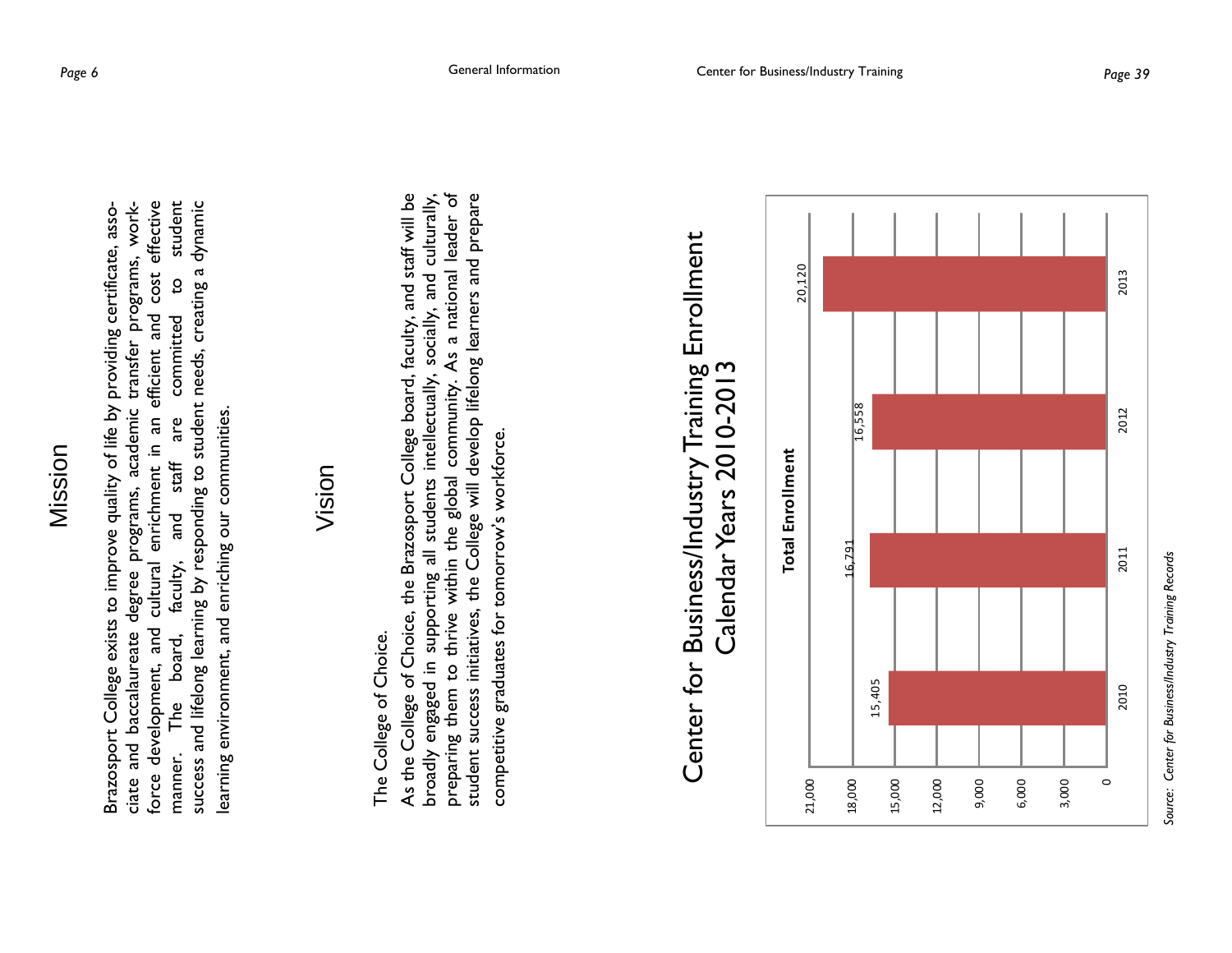

*Source: Center for Business/Industry Training Records*  Source: Center for Business/Industry Training Records

### Core Values Core Values

- **Student Success**—Creating a learner-centered institution focused on academic Creating a learner-centered institution focused on academic excellence, we engage all students through multiple strategies to attain excellence, we engage all students through multiple strategies to attain educational and personal goals. educational and personal goals. Student Success-
- **Partnerships**—Fostering innovative partnerships, we contribute to the educational, Partnerships--Fostering innovative partnerships, we contribute to the educational, economic, and cultural advancement of our local and global communities. economic, and cultural advancement of our local and global communities.
	- **Integrity**—Adhering to the highest ethical standards while promoting personal and -Adhering to the highest ethical standards while promoting personal and social responsibility, we are accountable for the use of college and social responsibility, we are accountable for the use of college and community resources. community resources. Integrity-
- safe, and inclusive environment in which all people are encouraged to pursue safe, and inclusive environment in which all people are encouraged to pursue **People**—Recognizing that education is a human endeavor, we create a welcoming, -Recognizing that education is a human endeavor, we create a welcoming, excellence. excellence. People-
	- **Continuous Improvement**—Establishing evidence-based processes to set student Continuous Improvement-Establishing evidence-based processes to set student success goals, the College evaluates its programs and services to drive success goals, the College evaluates its programs and services to drive measurable continuous improvement. measurable continuous improvement.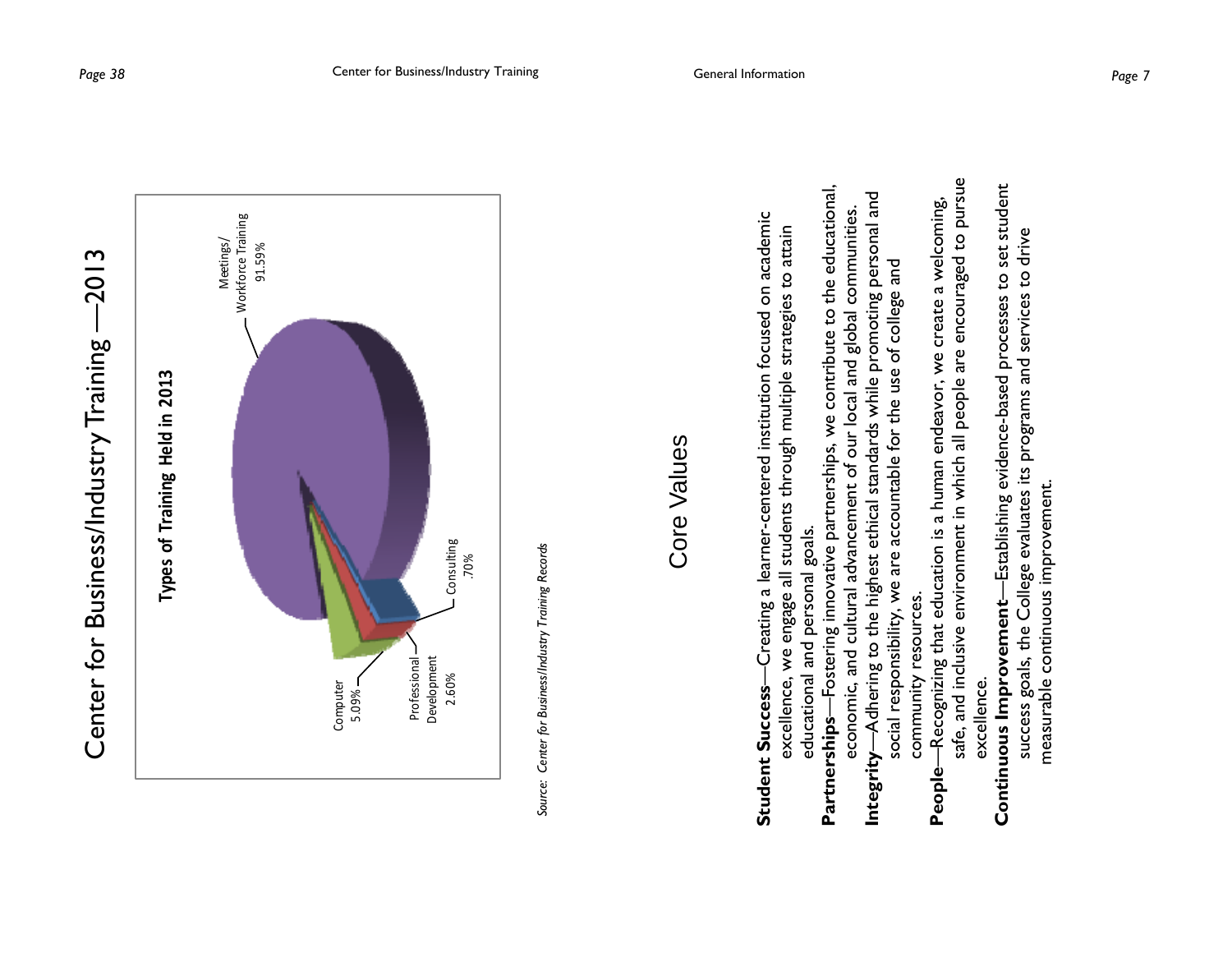1948 Voters in the Brazosport Independent School District **1948** Voters in the Brazosport Independent School District elect to create the Brazosport Junior College District. elect to create the Brazosport Junior College District. Voters authorize a tax to support the maintenance of **1967** Voters authorize a tax to support the maintenance of the college. the college. 1967

- School District divests itself of the college's management, School District divests itself of the college's management, The Board of Trustees of the Brazosport Independent The Board of Trustees of the Brazosport Independent control, and operation. control, and operation.  $\overline{\phantom{a}}$ 
	- The Board of Regents for the college district is installed The Board of Regents for the college district is installed (August).

**1968** Dr. J.R. Jackson becomes the first president of Dr. J.R. Jackson becomes the first president of Brazosport Junior College. Brazosport Junior College. 1968

- The first semester of classes begins with an enrollment of The first semester of classes begins with an enrollment of 879 students. 879 students.  $\bullet$
- The name of the school is changed to Brazosport Col- The name of the school is changed to Brazosport Col-**1970** Brazosport Junior College graduates 25 students. Brazosport Junior College graduates 25 students. lege to reflect its broader purpose. lege to reflect its broader purpose. 1970  $\bullet$

Dr. W.A. Bass, vice president of the college since its incep-<br>tion, becomes president. Dr. W.A. Bass, vice president of the college since its incep-**1978** Dr. Jackson is named president emeritus. Dr. Jackson is named president emeritus. tion, becomes president. 1978

 Dr. John R. Grable becomes president after serving as Dr. John R. Grable becomes president after serving as **1988** Dr. Bass retires and is named president emeritus. Dr. Bass retires and is named president emeritus. vice-president for 11 years. vice-president for II years. 1988  $\bullet$ 

**2007** First Bachelor of Applied Technology degree granted. 2007 First Bachelor of Applied Technology degree granted. **1996** Dr. Grable is named special assistant to the Board. Dr. Grable is named special assistant to the Board. **2008-2009** Brazosport College 40th Anniversary. **1998-1999** Brazosport College 30th Anniversary. 1998-1999 Brazosport College 30th Anniversary. Brazosport College 40th Anniversary Dr. Millicent Valek becomes president. Dr. Millicent Valek becomes president. Bond Election passed. **Bond Election passed.** 2008-2009 1996  $\bullet$ 

2009-2010 Dedication of BASF Center for Process Tech-**2009-2010** Dedication of BASF Center for Process Tech-

nology.<br>• First Associate Degree in Nursing granted.<br>• First Associate Degree in Nursing granted.

**2010** Brazosport College named a Leader College by Brazosport College named a Leader College by Achieving the Dream. Achieving the Dream. 2010

**2010-2011** Dedication of Dow Academic Center. 2010-2011 Dedication of Dow Academic Center.

**2011-2012** Dedication of Byron and Sandra Sadler Health Dedication of Byron and Sandra Sadler Health Professions/Science Complex. Professions/Science Complex. 2011-2012

**2013** Brazosport College named a top 10 community college 2013 Brazosport College named a top 10 community college in the nation by the Aspen Institute. in the nation by the Aspen Institute.





Cultural Enrichment

Enrichment

9%

5%

5% 0%

Work force Workforce<br>Training

Literacy Training Youth Programs Adult Life and

Youth Programs

Literacy Training

 $\blacksquare$  2010  $\blacksquare$  2011  $\blacksquare$  2012  $\blacksquare$  2013

Learning Program

Adult Life and<br>Learning Program

5%

11%

 $%E$ <sup>1</sup>

20% 15% 10%

 $%6$ 

 $\sqrt{20}$ 

14%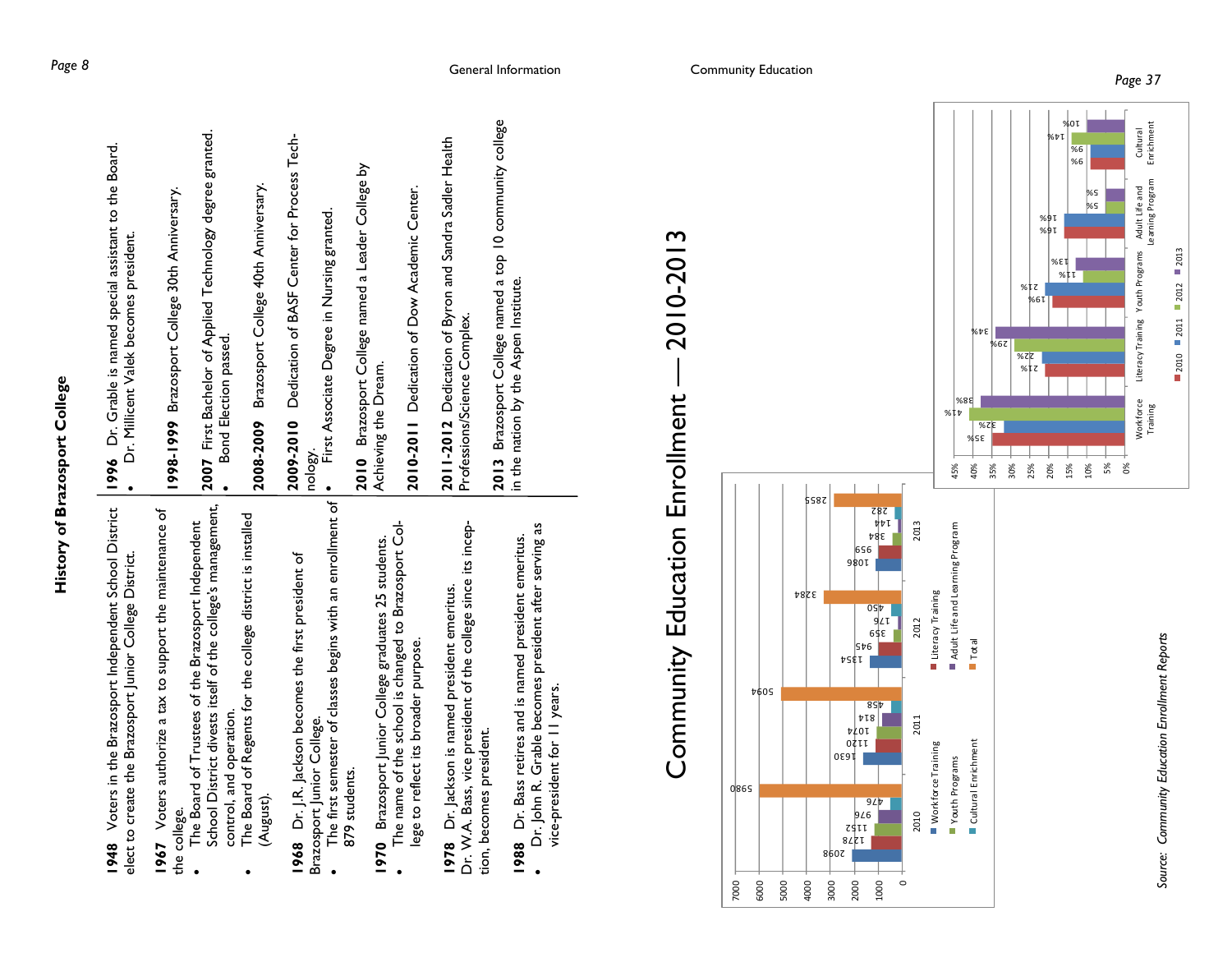



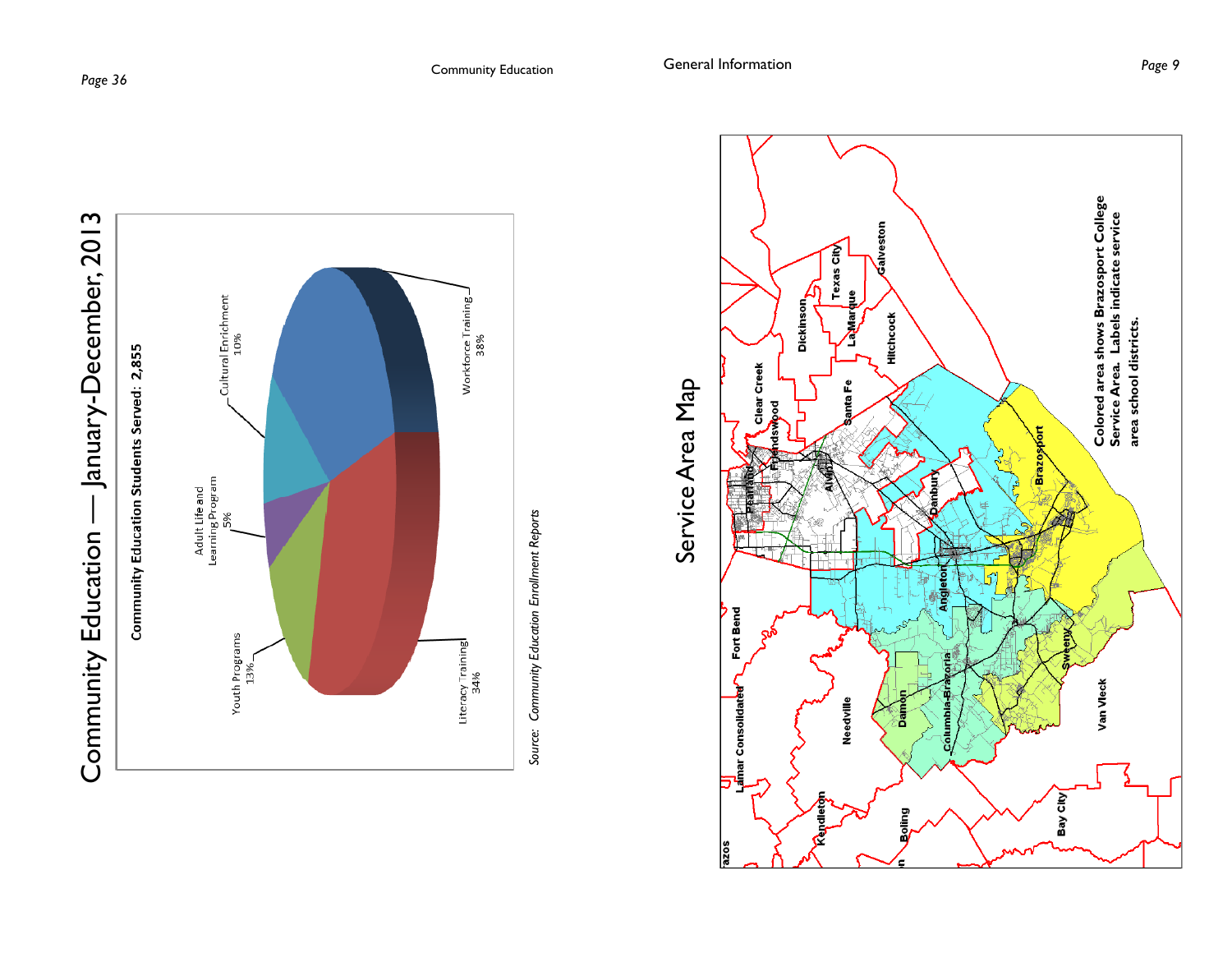| Vhat College Did They Attend: |  |
|-------------------------------|--|
|                               |  |
| V-chool Graduates-V           |  |
|                               |  |
|                               |  |

*Students in our service area who went to college in the Fall, 2012 chose*  Students in our service area who went to college in the Fall, 2012 chose *Brazosport College more often than any other college.*  Brazosport College more often than any other college.

|                                                     | <b>Angleton</b> | Brazosport | Brazoswood Columbia |     | Sweeny |
|-----------------------------------------------------|-----------------|------------|---------------------|-----|--------|
| Alvin CC                                            | 23              |            |                     |     |        |
| <b>Blinn College</b>                                | ဖ               |            | <u>6</u>            | ဖ   | ဖ      |
| <b>Brazosport College</b>                           | 71              | 8          | 171                 | 47  | ೫      |
| Baylor University                                   |                 |            | 7                   |     |        |
| Sam Houston State Univ.                             | Ю               |            | $\circ$             |     |        |
| Texas A&M University                                | 13              |            | <u>ဝှ</u>           |     |        |
| Texas State University                              | တ               |            | $\overline{4}$      |     |        |
| University of Houston                               |                 |            | $\circ$             |     |        |
| UT-Austin                                           | $\widetilde{C}$ |            | 15                  |     |        |
| Other Public Institutions                           | 32              | 25         | 84                  | 37  | 35     |
| Not found                                           | 235             | 102        | 161                 | 95  | 8      |
| Total                                               | 404             | 187        | 489                 | 185 | 141    |
| rica raite it is it is out in a define the context. |                 |            |                     |     |        |

*Source: Texas Higher Education Coordinating Board*  Texas Higher Education Coordinating Board Source:

Note: Data for 2013 graduates not available. Note: Data for 2013 graduates not available.

## Small Business Development Center — 2008-2013 2008-2013 Small Business Development Center-

|                                    | 2008-09 | 2009-10                                                              | 2010-11 | 2011-12 | 2012-13 |
|------------------------------------|---------|----------------------------------------------------------------------|---------|---------|---------|
| <b>Total Consulting</b><br>Clients | 183     | 240                                                                  | 262     | 227     | 187     |
| New Jobs Created                   | 104     | 135                                                                  | 51      | 79      | 118     |
| New Business Starts                | 24      | 29                                                                   | 33      | 30      | 26      |
| Amount of Financing<br>Obtained    |         | \$8,303,250   \$9,546,650   \$8,206,502   \$5,939,670   \$10,099,363 |         |         |         |

Source: Small Business Development Center Reports *Source: Small Business Development Center Reports*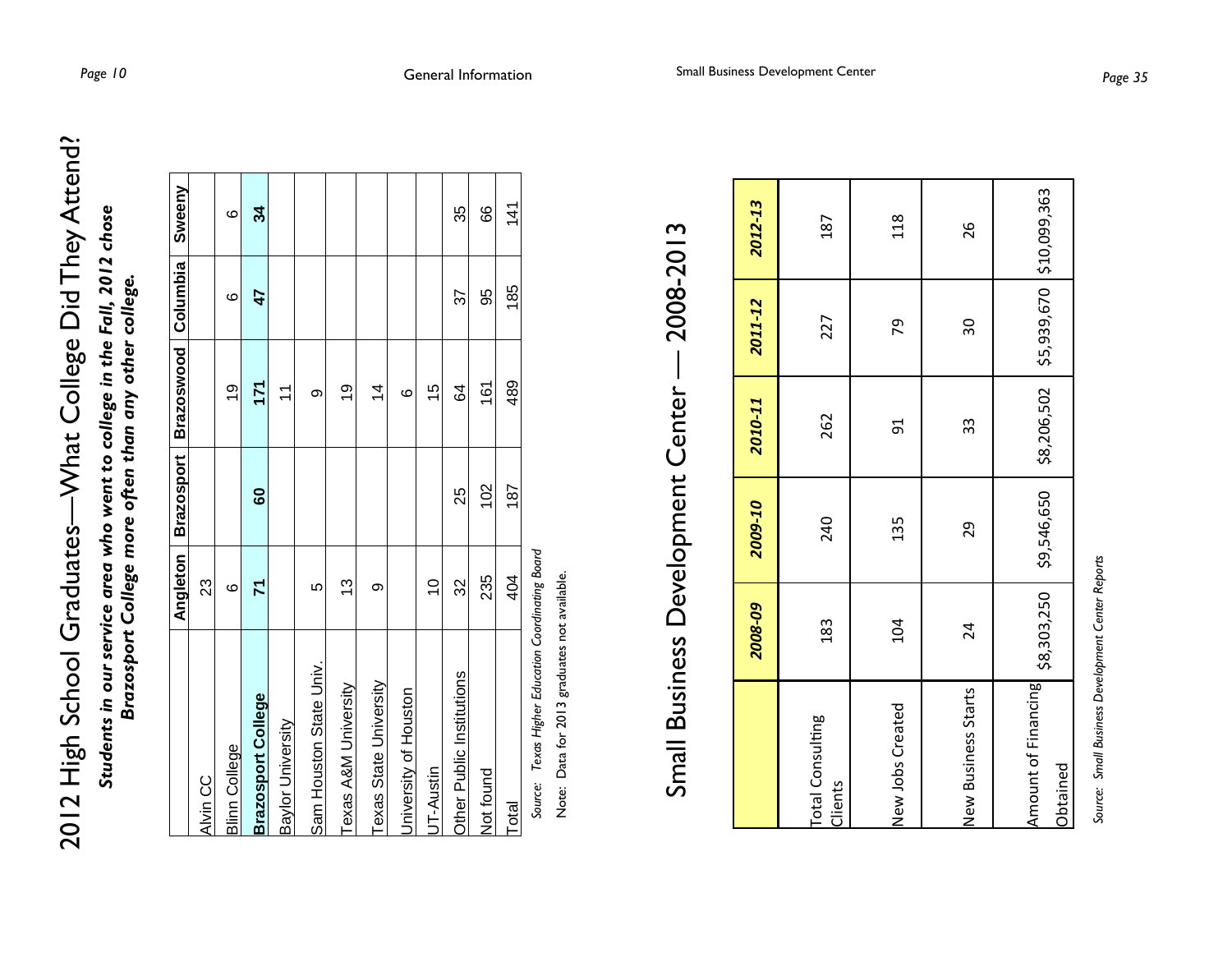| Ì              |
|----------------|
| í              |
|                |
| י<br>י         |
| í              |
| <b>100-300</b> |
|                |
|                |
|                |
| .rend'         |
|                |
|                |
| nant           |
|                |
|                |
|                |
|                |
| į              |
|                |

| Academic Year | * Employed | ** Employed or Enrolled in<br>Higher Education |
|---------------|------------|------------------------------------------------|
| 2008-09       | 78.6%      | 82.5%                                          |
| 2009-10       | 76.7%      | 83.4%                                          |
| 2010-11       | 80.0%      | 83.0%                                          |
| $2011 - 12$   | 80.2%      | 83.8%                                          |

Source: Texas Higher Education Coordinating Board *Source: Texas Higher Education Coordinating Board* 

Note: Data for 2013 not yet available. Note: Data for 2013 not yet available.

\* Indicates former students who are employed and may or may not be enrolled in higher education. \* Indicates former students who are employed and may or may not be enrolled in higher education.

\*\* Indicates former students who are employed or enrolled in higher education. \*\* Indicates former students who are employed or enrolled in higher education.

# Fall, 2013 Total Credit Enrollment - by High School Attended — Fall, 2013 Total Credit Enrollment - by High School Attended -

| School                      | $\dot{\mathbf{z}}$ | ಸಿ          |
|-----------------------------|--------------------|-------------|
| Angleton                    | 682                | 16.5        |
| Brazosport                  | 483                | 11.7        |
| Brazosport Christian School | $\tilde{t}$        | <b>ب</b>    |
| Brazoswood                  | 1,145              | 27.7        |
| Columbia                    | 350                | 8.5         |
| Danbury                     | 47                 | $\tilde{=}$ |
| Sweeny                      | 296                | 7.2         |
| Other Schools               | 691                | 16.7        |
| No School Assigned          | 424                | 10.3        |
| <b>Total Students</b>       | 4,129              | 100.0       |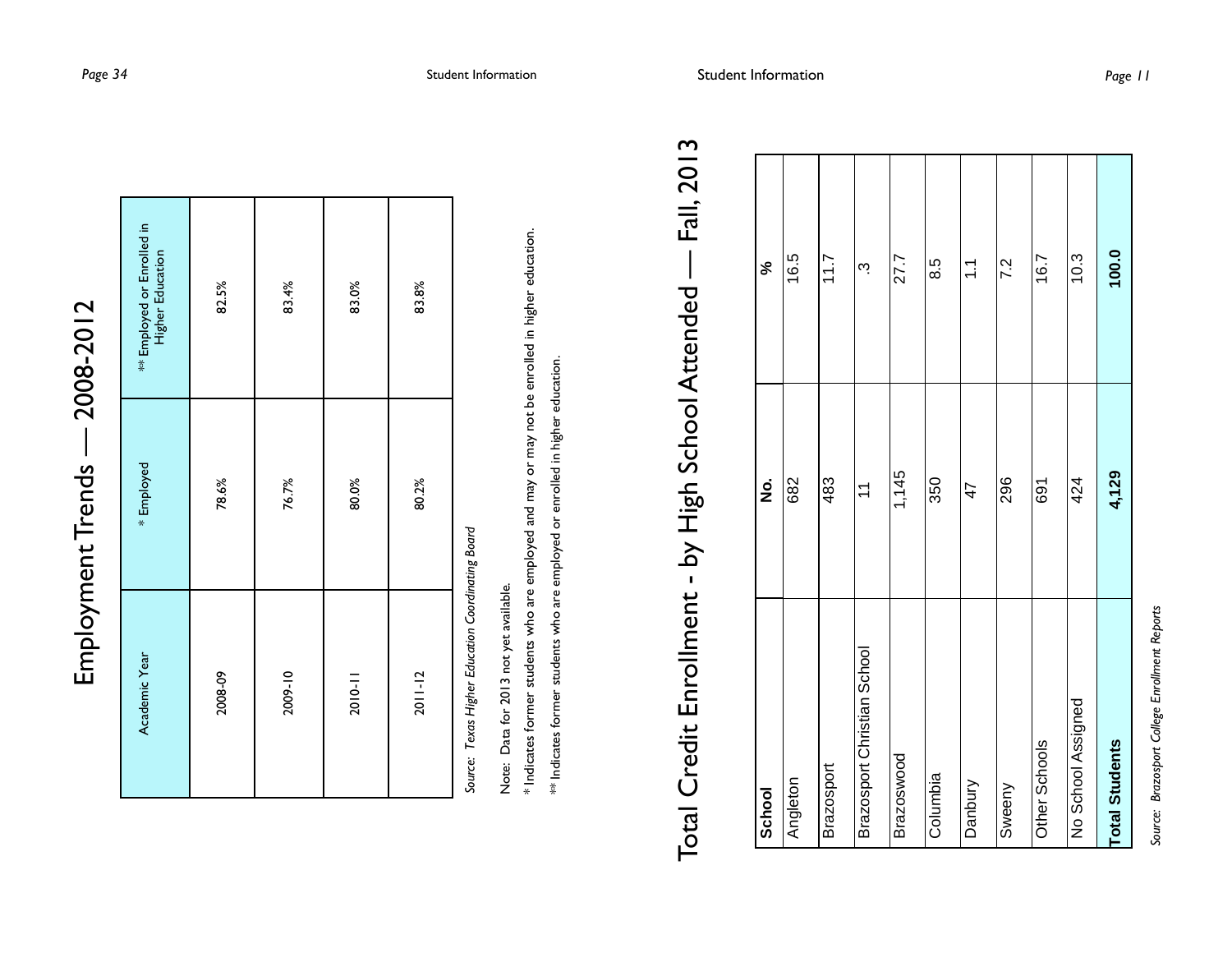

*Source: Brazosport College Enrollment Reports*  Source: Brazosport College Enrollment Reports



Fall-to-Spring refers to the group of students that attends Brazosport College for the first time in the fall, and enrolls the following spring semester. **Fall-to-Fall** refers to the group of students that attends Brazosport College for the first time in the fall, and enrolls the following fall semester. Fall-to-Fall refers to the group of students that attends Brazosport College for the first time in the fall, and enrolls the following fall semester.

**Fall-to-Spring** refers to the group of students that attends Brazosport College for the first time in the fall, and enrolls the following spring semester.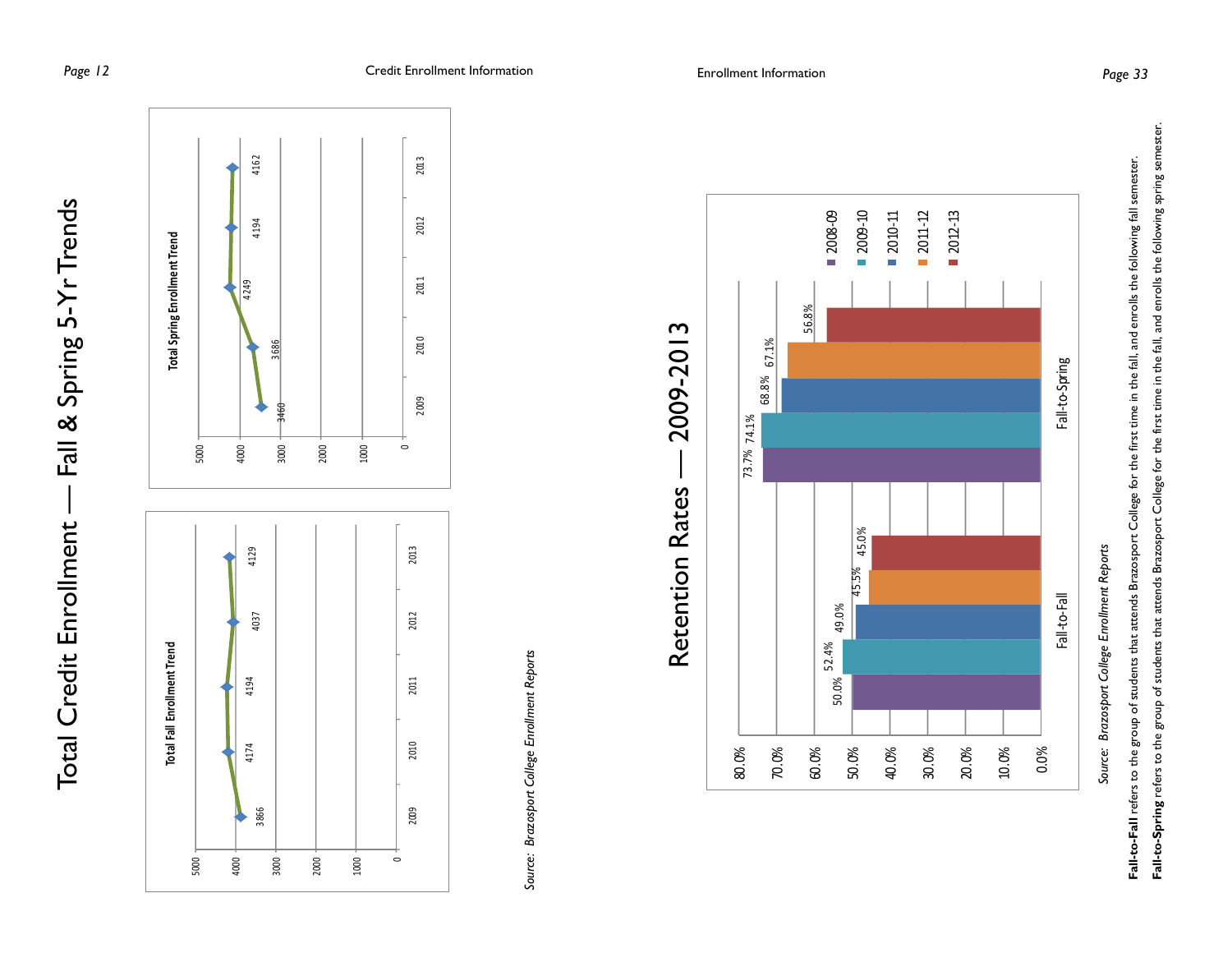



*Source: Texas Higher Education Coordinating Board*  Source: Texas Higher Education Coordinating Board

**Fall-to-Fall** migration refers to the group of students that attends Brazosport College in the fall, and re-enrolls the Fall-to-Fall migration refers to the group of students that attends Brazosport College in the fall, and re-enrolls the following fall either at Brazosport College or another Texas community college or Texas 4-yr university. following fall either at Brazosport College or another Texas community college or Texas 4-yr university,



*Source: Brazosport College Enrollment Reports*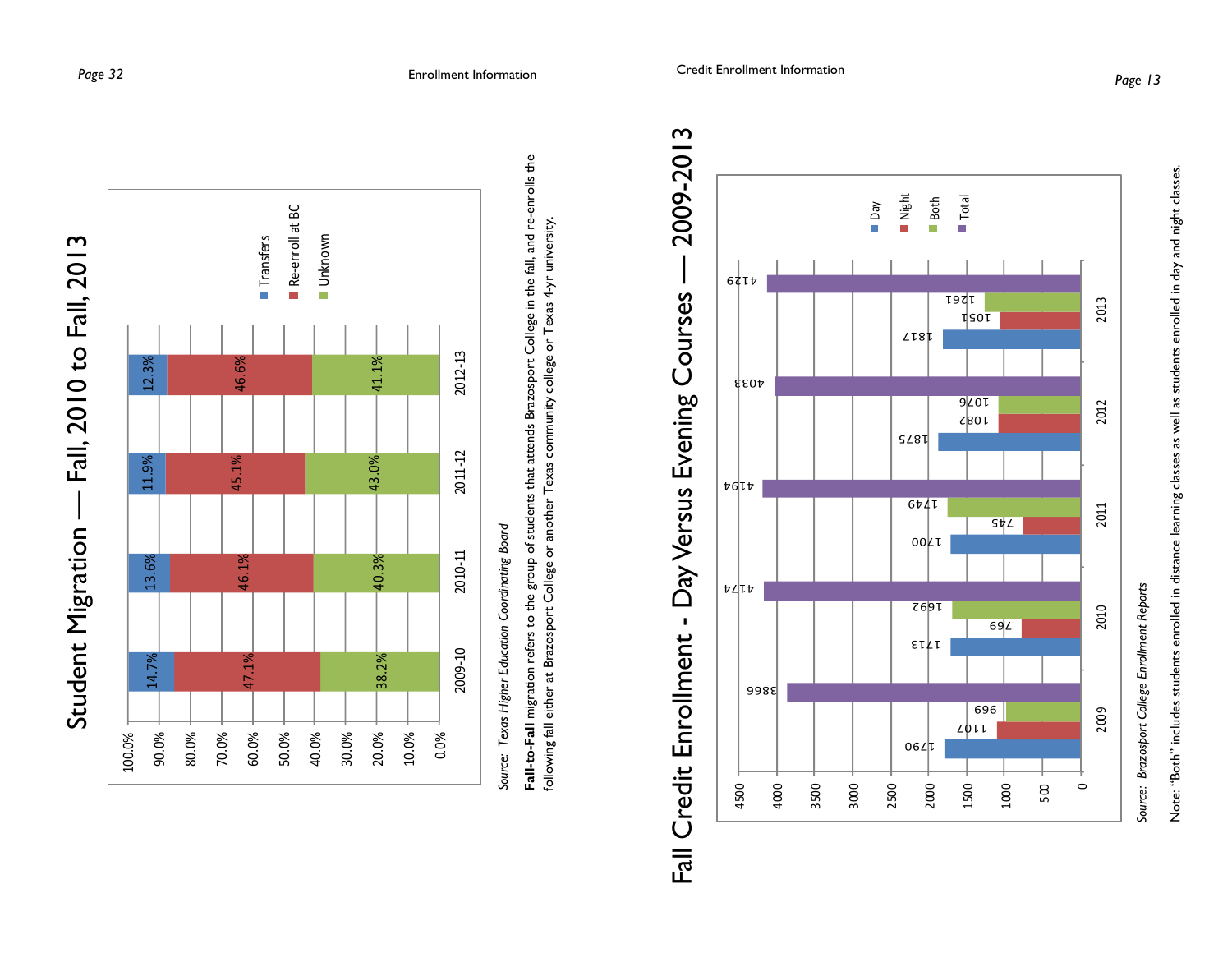







700,000 600,000 500,000 400,000 300,000 200,000 100,000

*Source: Brazosport College Library Records*  Source: Brazosport College Library Records

 $\circ$ 

microforms, audio-visual material.

microforms, audio-visual material.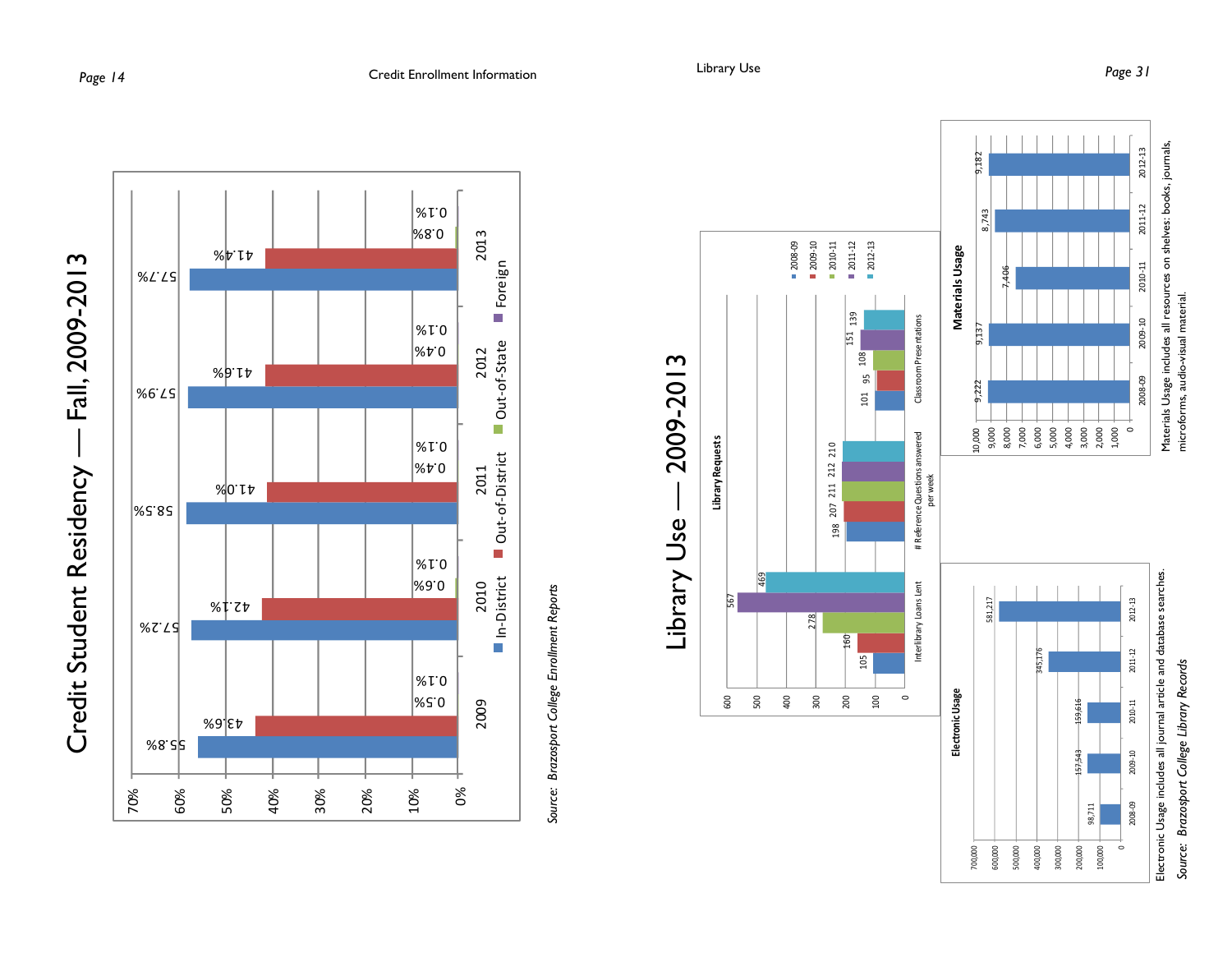| ۔<br>م                |
|-----------------------|
|                       |
|                       |
| Ī                     |
|                       |
| $\frac{1}{6}$         |
|                       |
|                       |
| į                     |
|                       |
| פסי<br>$\overline{ }$ |
| ί                     |
|                       |
|                       |
| I                     |
|                       |
| $\frac{1}{2}$         |
|                       |
| ĭ                     |
|                       |
|                       |
|                       |

| University or 2-Yr College          | <b>Transferred</b><br><b>Fall 2012</b><br>Number | <b>Transferred</b><br><b>Fall 2013</b><br>Number |
|-------------------------------------|--------------------------------------------------|--------------------------------------------------|
| TEXAS A&M UNIVERSITY                | $\frac{0}{0}$                                    | 126                                              |
| UNIVERSITY OF HOUSTON               | 89                                               | 52                                               |
| TEXAS STATE UNIVERSITY - SAN MARCOS | 89                                               | 71                                               |
| UNIVERSITY OF HOUSTON - CLEAR LAKE  | 45                                               | 89                                               |
| UNIVERSITY OF TEXAS - AUSTIN        | 43                                               | 55                                               |
| SAM HOUSTON STATE UNIVERSITY        | 39                                               | 54                                               |
| <b>DINDERSITY OF TEST HOMEN AND</b> | 34                                               | 88                                               |
| ALVIN COMMUNITY COLLEGE             | 4                                                | 4                                                |
| BLINN COLLEGE                       | 43                                               | c                                                |
| WHARTON COUNTY JUNIOR COLLEGE       | ম                                                | 27                                               |
|                                     |                                                  |                                                  |

Source: National Student Clearinghouse Database *Source: National Student Clearinghouse Database* 

Fall 2009 was the first semester the University of Texas schools were included in the National Student Clearinghouse Database. Fall 2009 was the first semester the University of Texas schools were included in the National Student Clearinghouse Database.



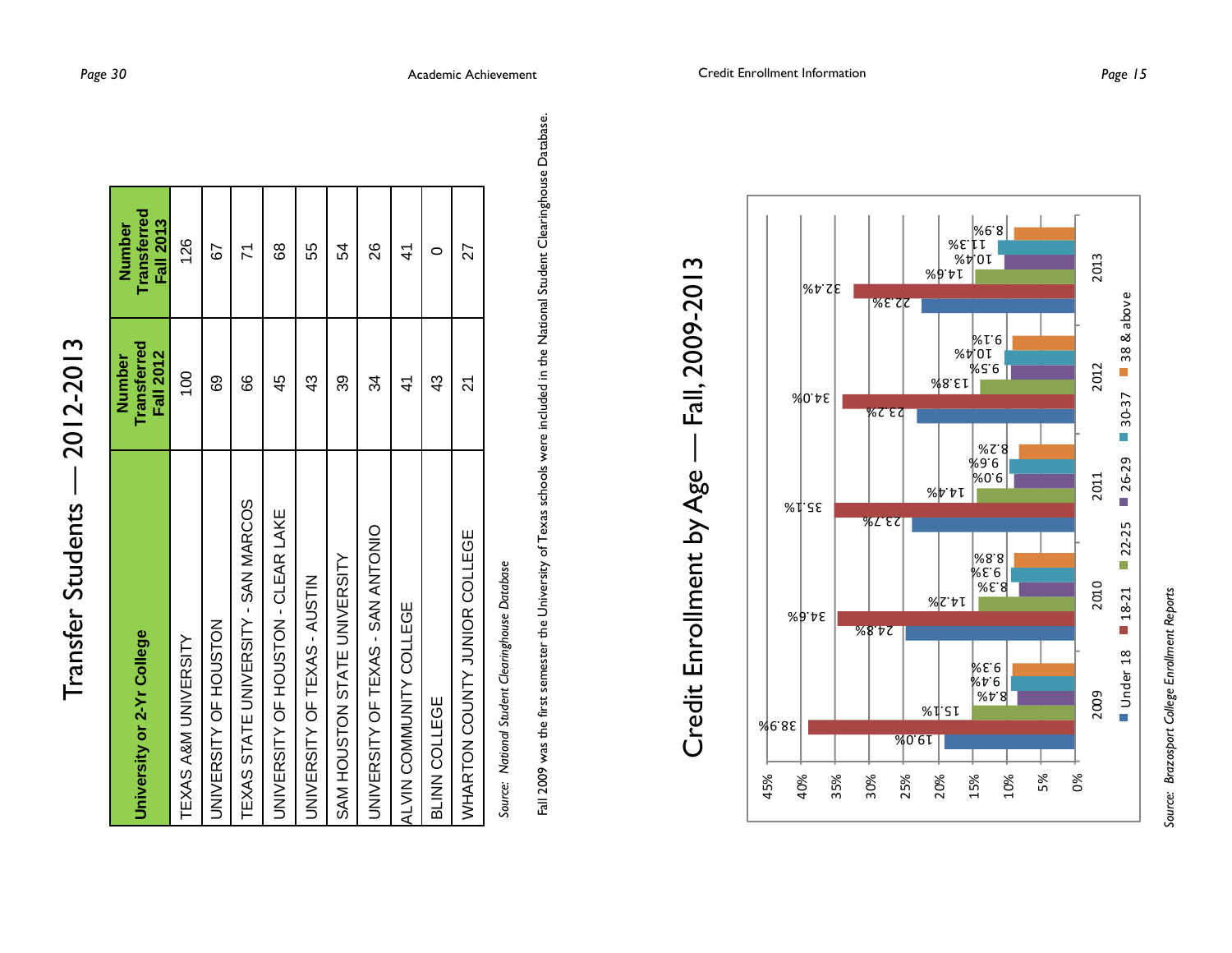



# Results of Certification Exams Pass Rates Results of Certification Exams Pass Rates

| Year | EMS | Nursing<br><b>TAN</b>                                                                                           | Enforcement<br>$w_{c}$ | <b>Massage</b><br>Therapy | <b>Food Service</b><br>Manager | Nursing<br>$rac{d}{d}$   | Nursing<br><b>ADN</b> |
|------|-----|-----------------------------------------------------------------------------------------------------------------|------------------------|---------------------------|--------------------------------|--------------------------|-----------------------|
| 2009 | 67% | 100%                                                                                                            | 100%                   | 100%                      | 100%                           | $\overline{\phantom{a}}$ | I                     |
| 2010 | 78% | 100%                                                                                                            | 100%                   | $\frac{8}{10}$            | 100%                           | ۱                        | I                     |
| 2011 | 77% | 100%                                                                                                            | 100%                   | 60%                       | 100%                           | 86%                      | 100%                  |
| 2012 | 65% | 100%                                                                                                            | 100%                   | 75%                       | 100%                           | 100%                     | 100%                  |
| 2013 | 54% | 100%                                                                                                            | 100%                   | 100%                      | 100%                           | 89%                      | 94%                   |
|      |     | Common Teacher Heading Constitution Constitution of the Constitution of the Constitution of the Constitution of |                        |                           |                                |                          |                       |

Source: Texas Higher Education Coordinating Board S*ource: Texas Higher Education Coordinating Board*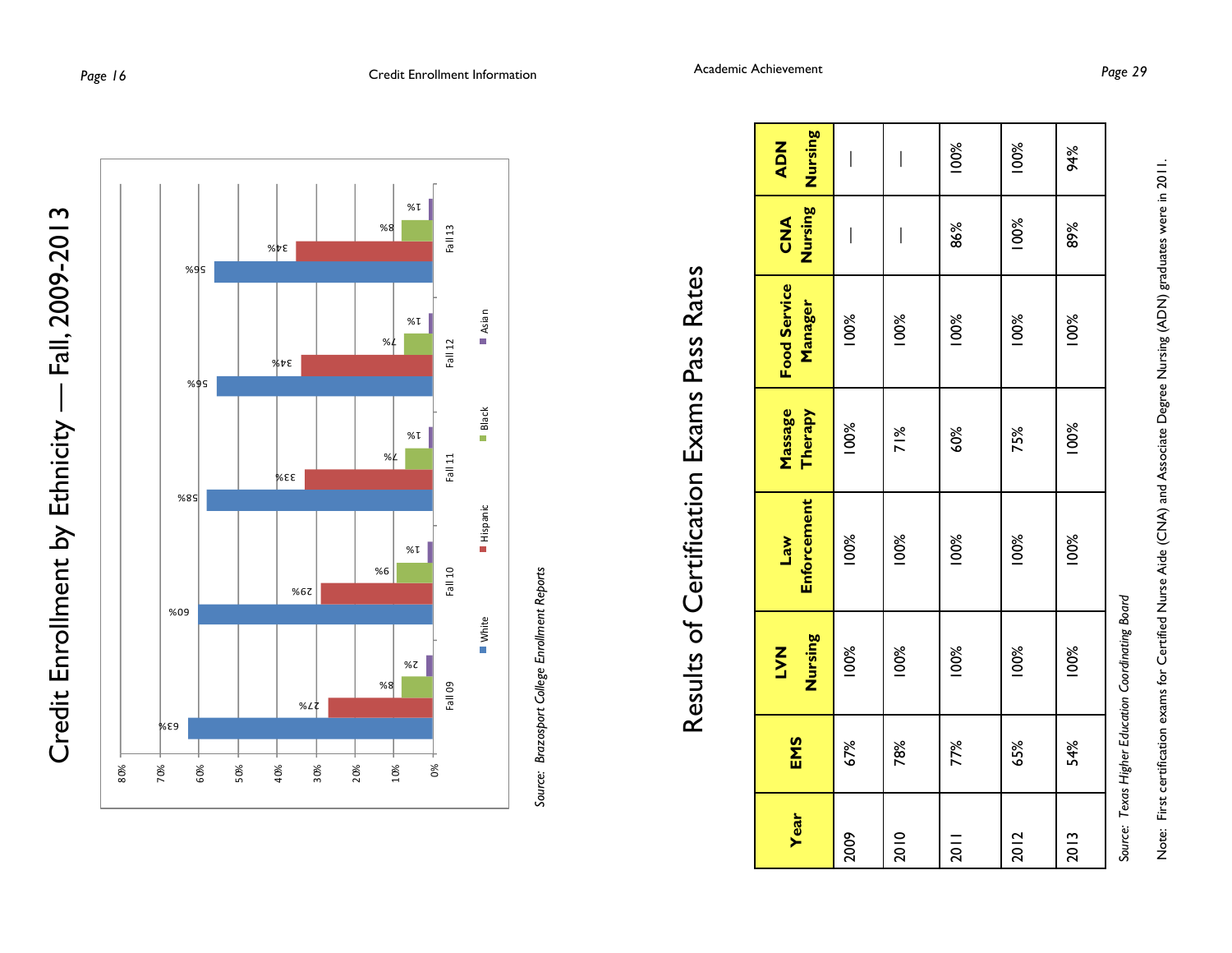



Source: Distance Education Enrollment Reports *Source: Distance Education Enrollment Reports* 

Note: The Virtual College of Texas (VCT) is a website where Texas colleges post classes they are willing to share for a Note: The Virtual College of Texas (VCT) is a website where Texas colleges post classes they are willing to share for a<br>fee with other colleges. fee with other colleges.



### Credit Enrollment by Major — Fall, 2009-2013 Fall, 2009-2013 J. Credit Enrollment by Major

*Source: Brazosport College Enrollment Reports*

Note: The large number of Undecided - Academic majors is due to concurrent / dual credit students.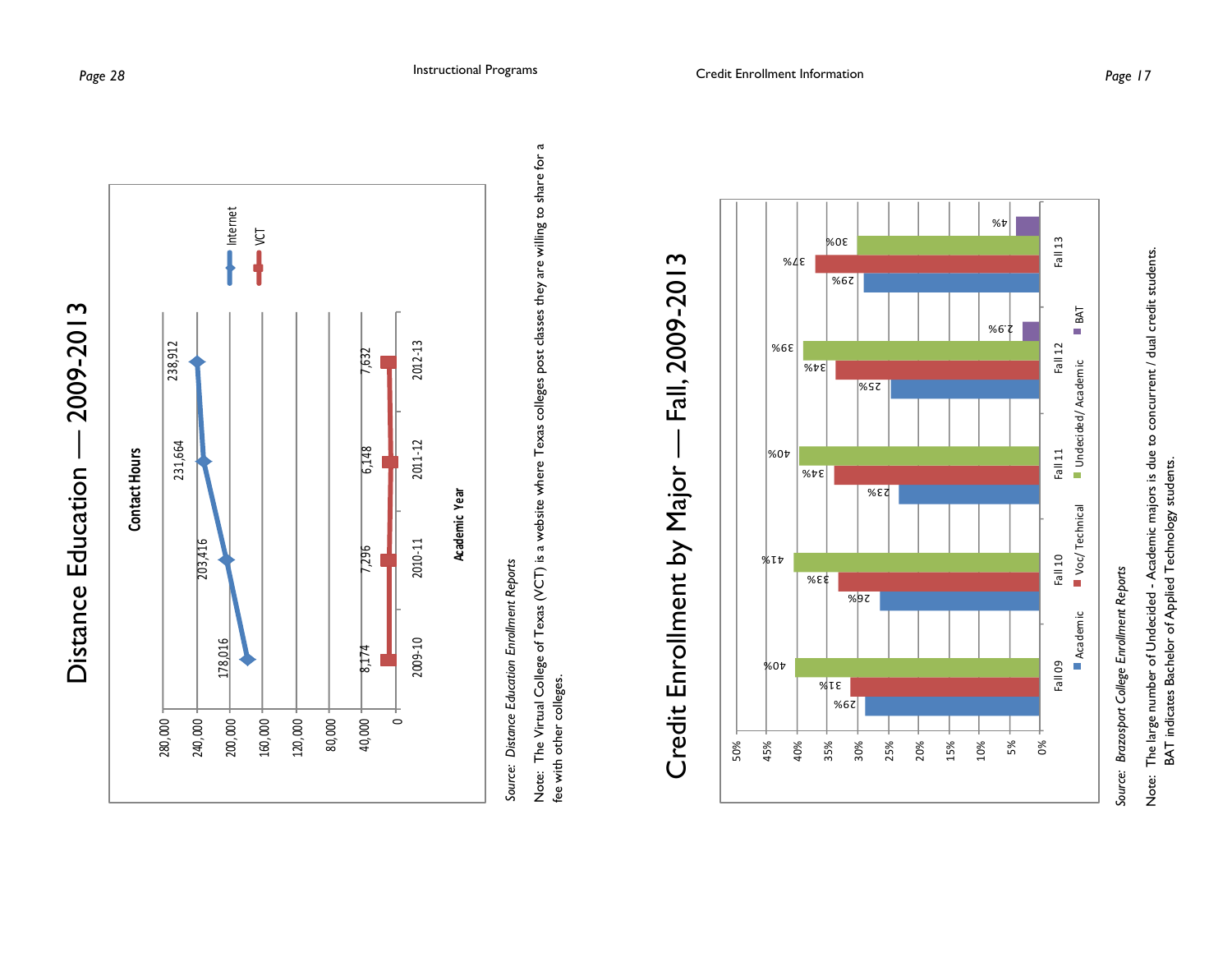



*Source: Brazosport College Enrollment Reports* 

| Type                                             | Awards<br><b>Total</b> | <b>Total 2011-2012</b> | Awards<br><b>Total</b> | <b>Total 2012-2013</b> |
|--------------------------------------------------|------------------------|------------------------|------------------------|------------------------|
| (including Pell Grants)<br><b>Federal Grants</b> | 1,534                  | \$3,613,650            | 1,184                  | 3,142,092              |
| <b>State Grants</b>                              | 727                    | \$572,783              | 702                    | 617,455                |
| <b>Local Grants &amp;</b><br><b>Scholarships</b> | 888                    | \$754,764              | 749                    | 812,761                |
| Federal Stafford<br><b>Loans</b>                 | 181                    | \$642,691              | 154                    | 563,459                |
| Assistance<br><b>Child Care</b>                  | 15                     | \$11,905               | $\mathbf{r}$           | 9,275                  |
| <b>Total</b>                                     | 3,345                  | \$5,595,793            | 2,801                  | 5,145,042              |

### Grants/Loans/Scholarships/Financial Aid Data — 2011-2013 **2105110C** cans/Scholarshins/Financial Aid Data Grants/I

**Additional childcare assistance awards are made through the Worksource Local Initiatives Program.**  Additional childcare assistance awards are made through the Worksource Local Initiatives Program. Source: Brazosport College Annual Financial Aid Report *Source: Brazosport College Annual Financial Aid Report*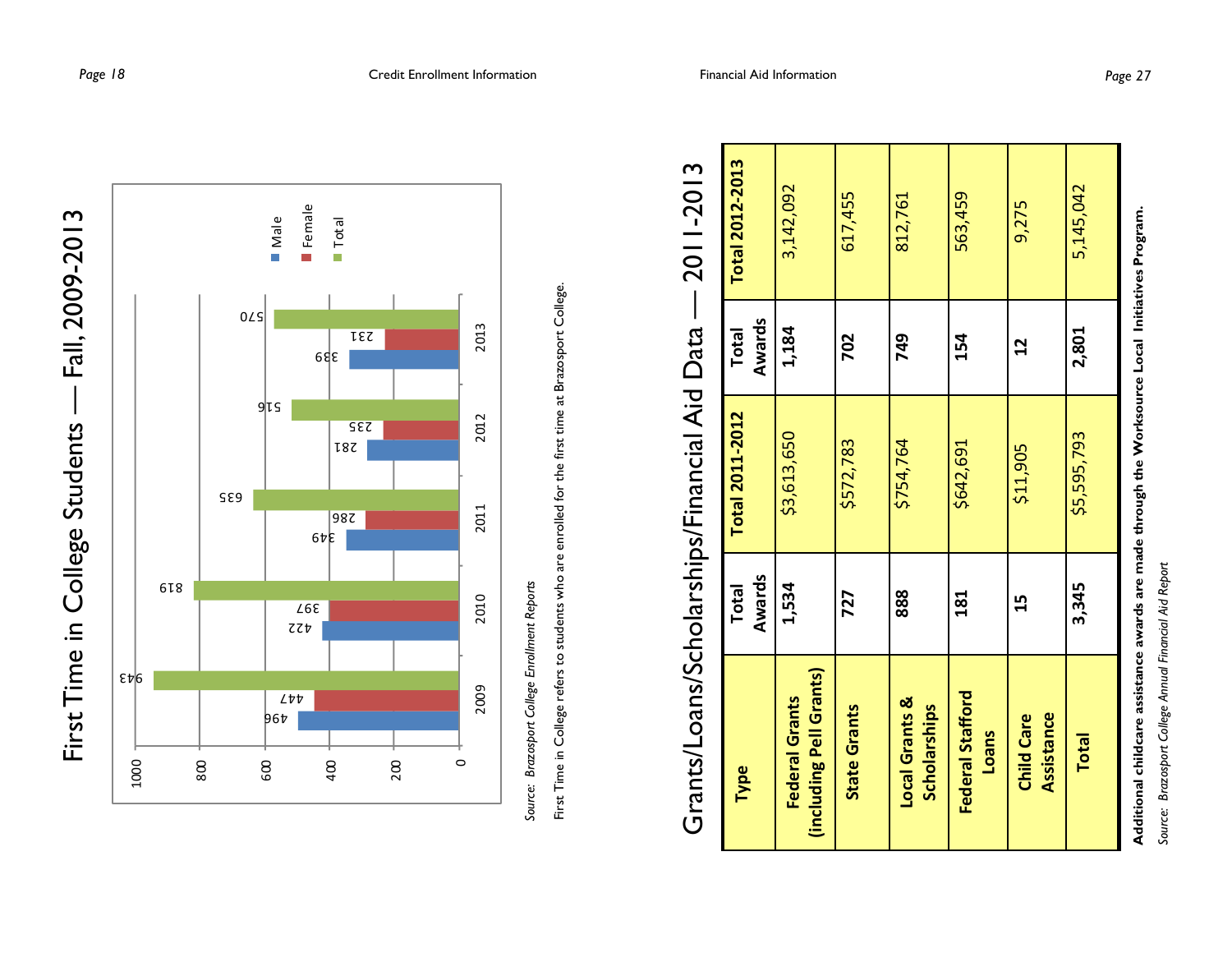**Page 26** Enrollment Information











0%

2010

2009

0<br>■ Male ■ Female

2013

2012

Male Female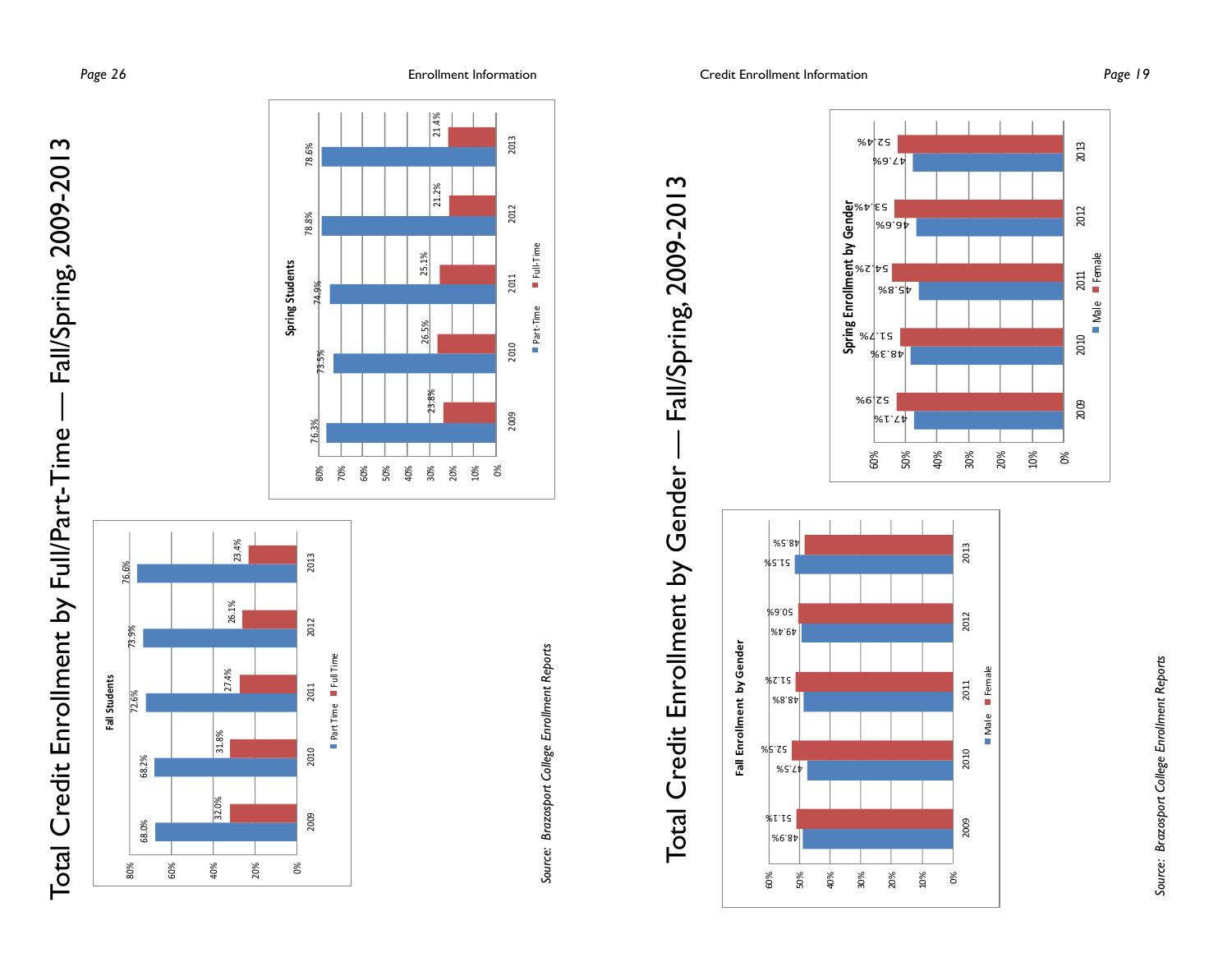



Brazosport College Enrollment Reports *Source: Brazosport College Enrollment Reports*  Source: Note: Bachelor of Applied Technology (BAT) Note: Bachelor of Applied Technology (BAT)



Source: Texas Higher Education Coordinating Board *Source: Texas Higher Education Coordinating Board*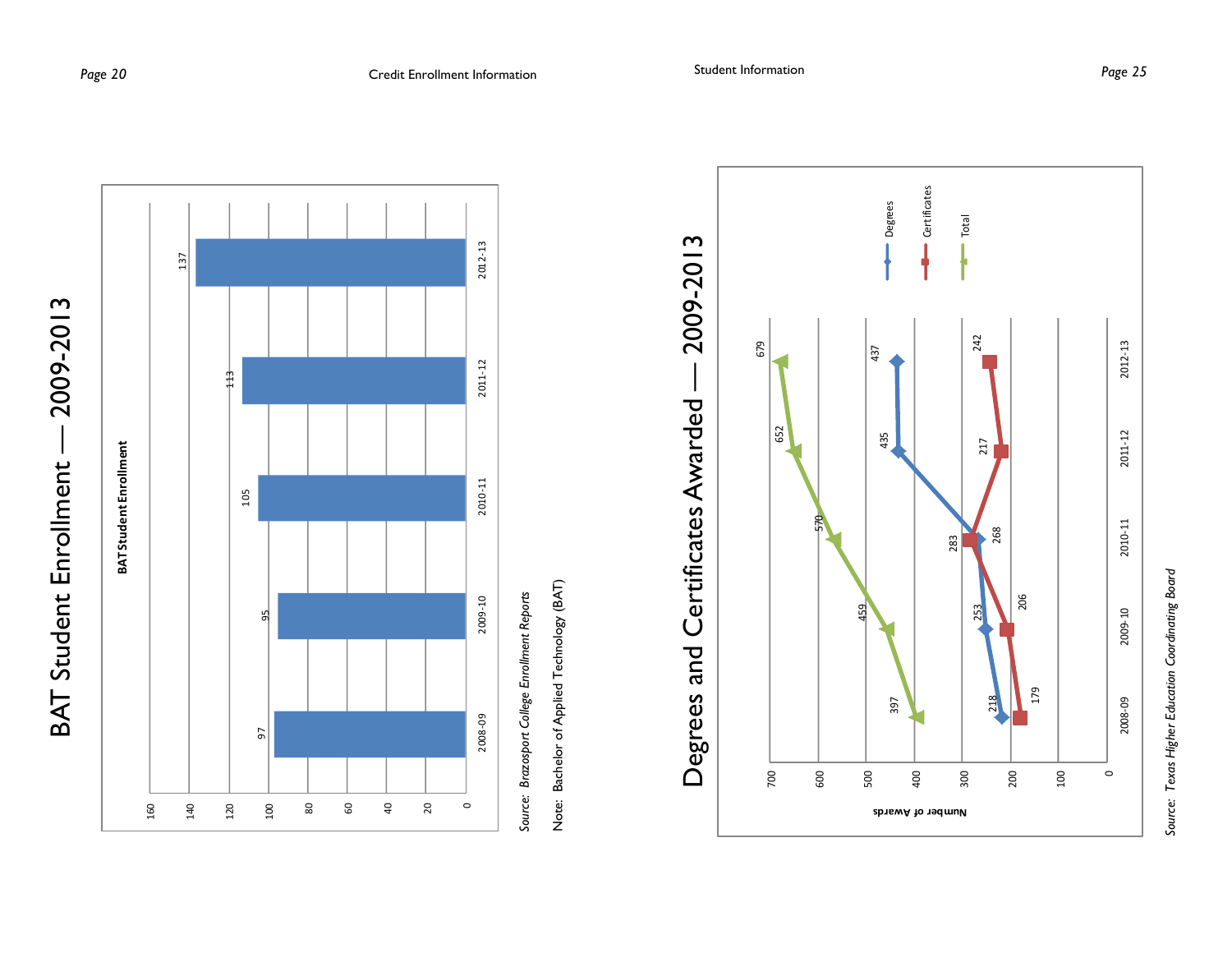



*Source: Texas Higher Education Coordinating Board*  Source: Texas Higher Education Coordinating Board

college and industry, and is intended to provide a seamless transition for high school students into technical degrees and jobs. college and industry, and is intended to provide a seamless transition for high school students into technical degrees and jobs. Tech-Prep majors have matriculated from a high school Tech-Prep program which is a cooperation between high school, Tech-Prep majors have matriculated from a high school Tech-Prep program which is a cooperation between high school,



Note: Bachelor of Applied Technology (BAT) *Source: Brazosport College Enrollment Reports* 

Note: Bachelor of Applied Technology (BAT)